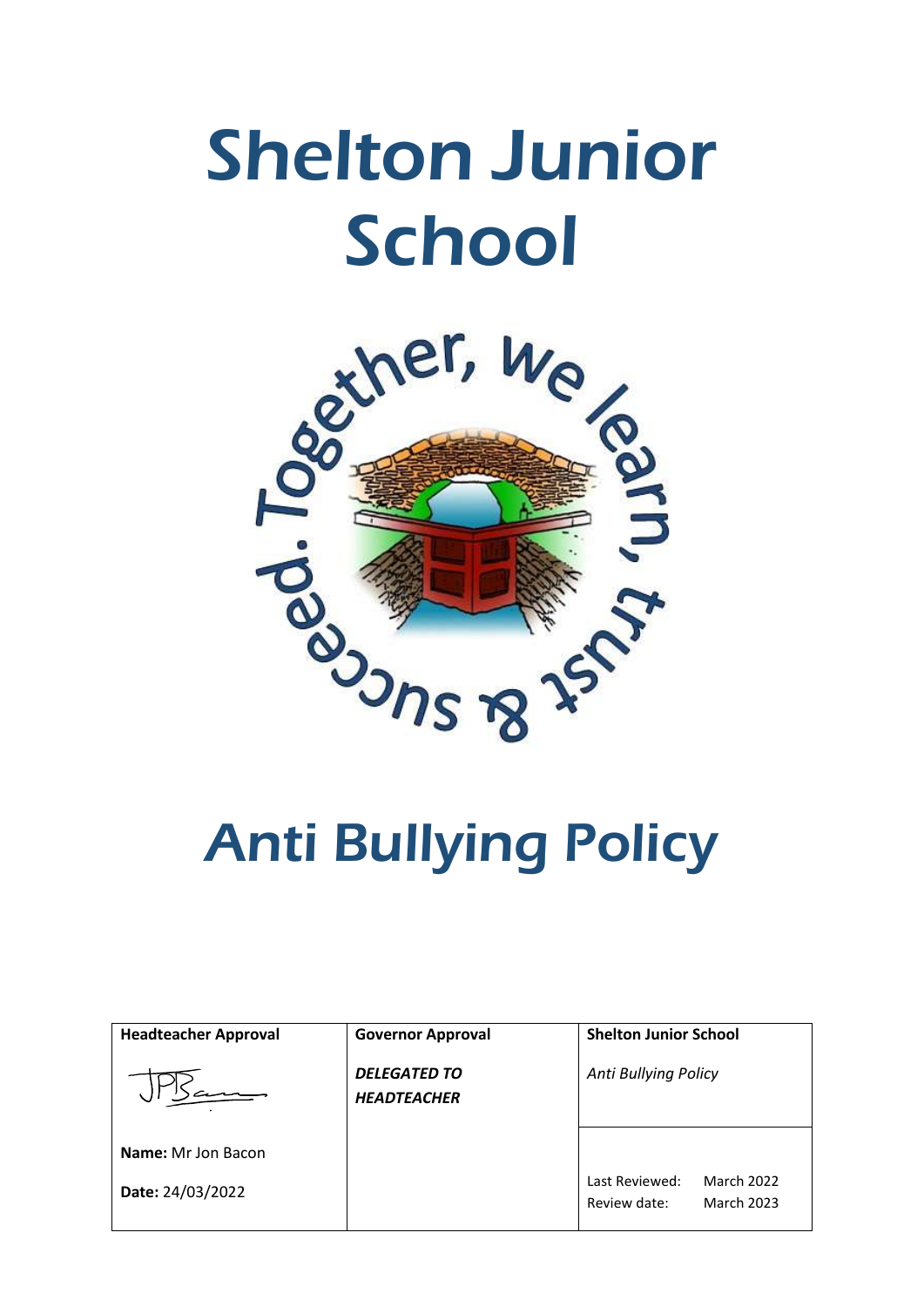## <span id="page-1-0"></span>**Policy review dates and changes**

| Date | By whom | Summary of changes made |
|------|---------|-------------------------|
|      |         |                         |
|      |         |                         |
|      |         |                         |
|      |         |                         |
|      |         |                         |
|      |         |                         |
|      |         |                         |
|      |         |                         |
|      |         |                         |
|      |         |                         |
|      |         |                         |
|      |         |                         |
|      |         |                         |
|      |         |                         |
|      |         |                         |
|      |         |                         |
|      |         |                         |
|      |         |                         |
|      |         |                         |
|      |         |                         |
|      |         |                         |

*Anti Bullying Policy*

 $\overline{2}$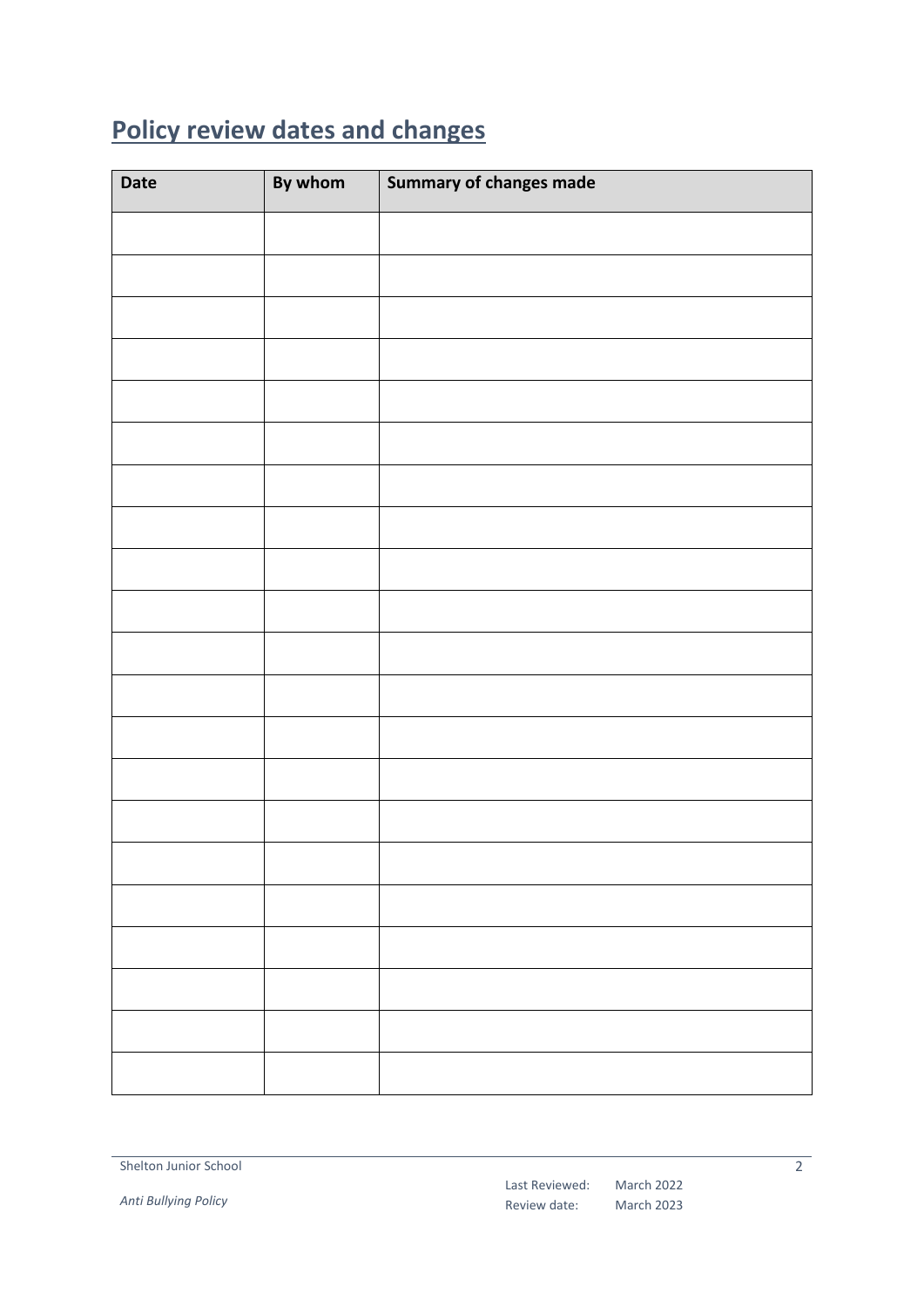### Contents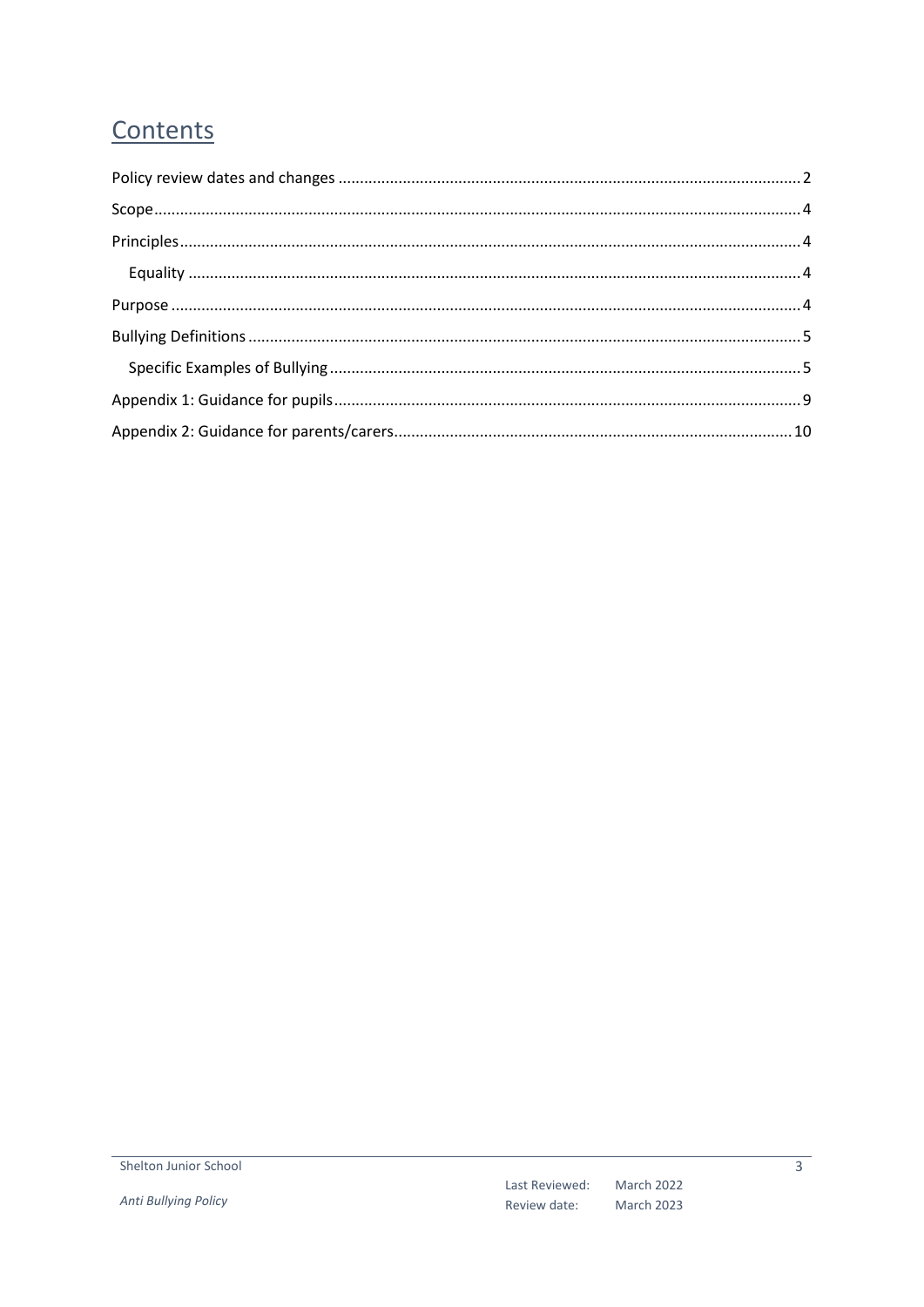### <span id="page-3-0"></span>**Scope**

This policy applies to all stakeholders involved with Shelton Junior School.

### <span id="page-3-1"></span>**Principles**

Shelton Junior School (The School) values the dignity of every individual member of staff and will apply this policy fairly and consistently in line with its core values of TRUST, LEARN and SUCCEED. We will explore reasonable adjustments in applying this procedure to employees with a disability.

The School is committed to providing a caring, supportive and safe environment for all of our pupils and staff. We believe that everyone has the right to work and learn in an atmosphere that is free from fear and that all of us have a responsibility to ensure that we do not abuse or bully others. Furthermore, we all have a duty to work together to protect vulnerable individuals from bullying and other forms of abuse.

We aim to give all students the opportunity to learn in a school where every child can reach their full potential so that they are ready for the next step in their education.

This policy links to a number of key policies including:

- Safeguarding Policy
- Behaviour Policy
- Child Protection Policy
- Equality Policy and Objectives
- Acceptable Use Policy
- E-Safety Policy

### <span id="page-3-2"></span>**Equality**

The School is committed to:

- Eliminate discrimination and other conduct that is prohibited by the Equality Act 2010
- Advance equality of opportunity between people who share a protected characteristic and people who do not share it
- Foster good relations across all characteristics between people who share a protected characteristic and people who do not share it

For further information please see the school's Equality Information and Objectives.

### <span id="page-3-3"></span>**Purpose**

- To create a positive ethos for all members of the school community, in which attending school is a positive experience.
- To make it clear that all forms of bullying are unacceptable.

```
Shelton Junior School
```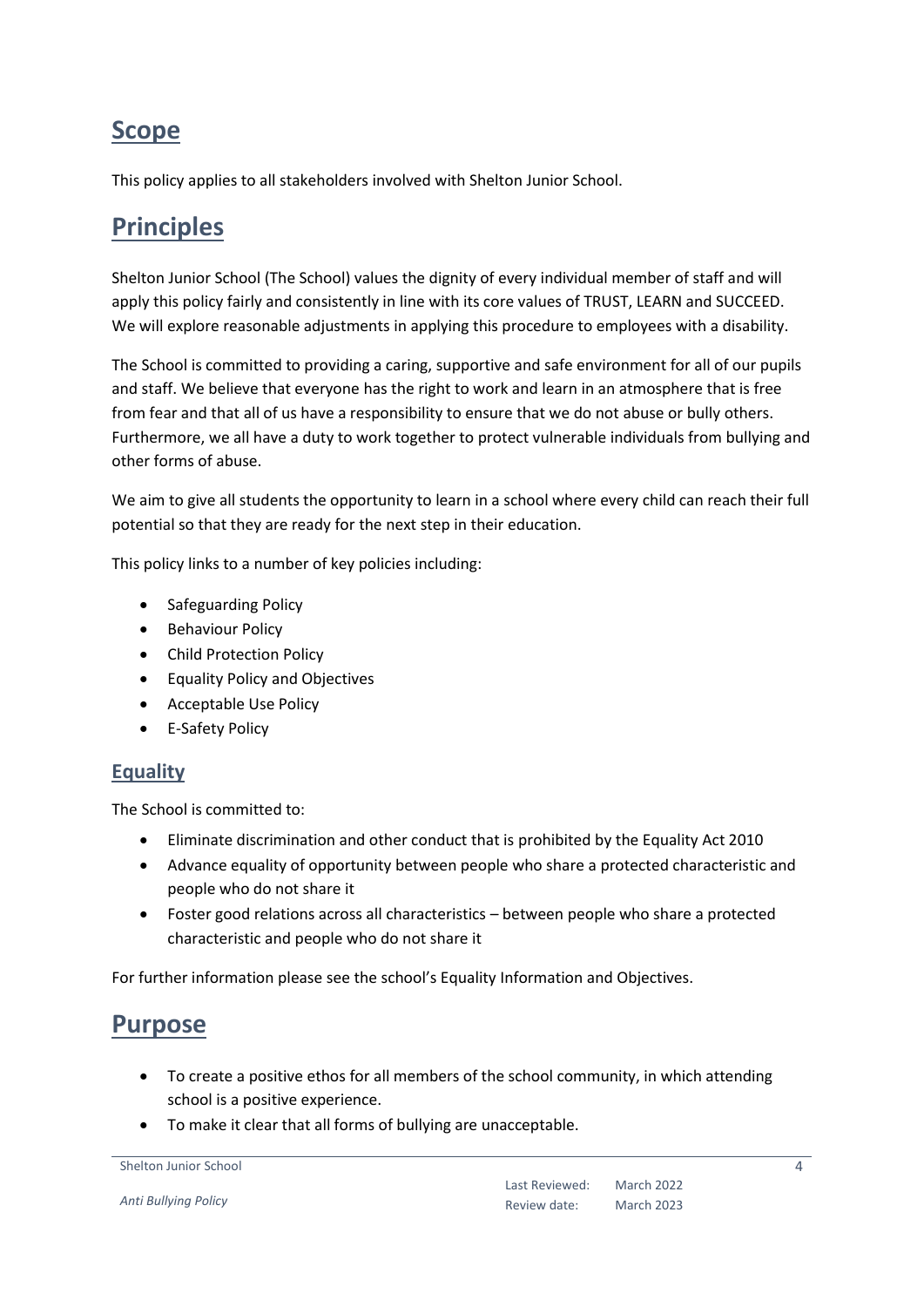- To enable everyone to feel safe while at school and encourage pupils to report incidents of bullying.
- React to incidents of bullying in a reasonable, proportionate and consistent way.
- To support and protect the victims of bullying and ensure that they are listened to.
- Apply appropriate disciplinary sanctions to the pupil causing the bullying.
- To help and support bullies to change their attitudes as well as their behaviour and understand why it needs to change. Some pupils may have been excluded from school because of bullying behaviour and their needs should be recognised and addressed.
- To liaise with other appropriate members of the school community.
- To ensure that all members of the school community feel responsible for combating bullying.
- To ensure consistency in practice within the school community.

### <span id="page-4-0"></span>**Bullying Definitions**

There is no legal definition of bullying. However, it is usually defined as behaviour that is:

- Repeated.
- Intended to hurt someone either physically or emotionally.
- Often aimed at certain groups, for example because of race, religion, gender or sexual orientation.

It takes many forms and can include:

- Physical assault.
- Teasing.
- Making threats.
- Name-calling.
- Cyberbullying bullying via mobile phone or online (for example email, social networks and instant messaging).

Some forms of bullying are illegal and should be reported to the police.

These include:

- Violence or assault.
- Theft.
- Repeated harassment or intimidation, for example name calling, threats and abusive phone calls, emails or text messages.
- Hate crimes.
- **•** Grooming.

#### <span id="page-4-1"></span>**Specific Examples of Bullying**

Shelton Junior School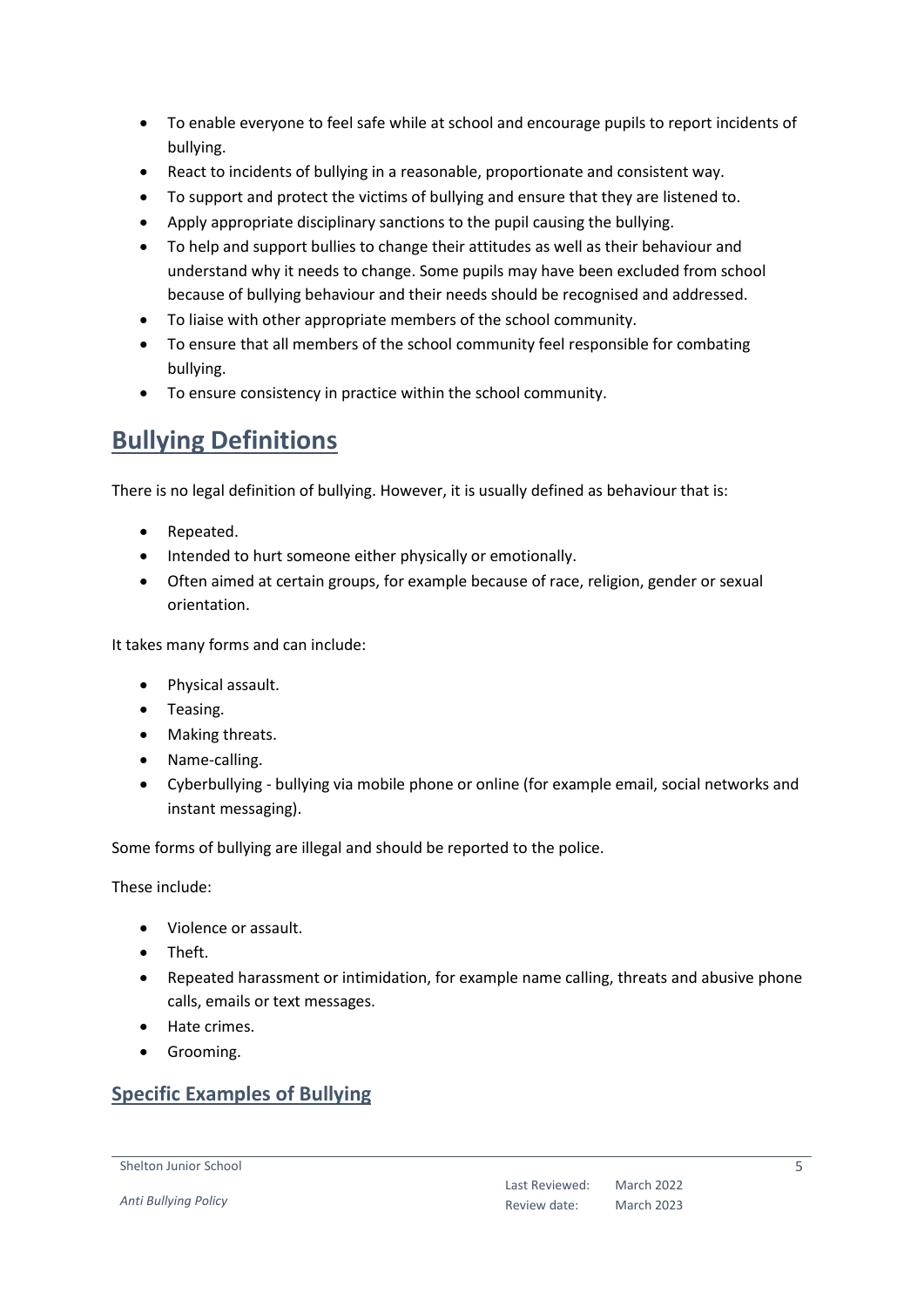Racist Bullying – an incident that is perceived to be racist by the victim or any other person. This can be in the form of:

- Verbal abuse, name calling, racist jokes, offensive mimicry.
- Physical threats or attacks.
- Wearing of provocative badges, insignia or clothing.
- Possession of racist leaflets, comics or magazines.
- Inciting others to behave in a racist way.
- Racist graffiti or other written insults, even against food, music, dress or customs.
- Refusing to cooperate in work or play.

Sexual Bullying – this is generally characterised by:

- Abusive name-calling.
- Looks and comments about appearance, attractiveness, emerging puberty etc.
- Inappropriate and uninvited touching.
- Sexual innuendos and propositions often with a double meaning.
- Pornographic material, graffiti with a sexual content.
- In its most extreme form, sexual assault.
- Consistent and targeted controlling behaviours.

Sexual Orientation – this can happen even if a young person is not gay, lesbian, trans or bisexual. Just being different or being singled out as a target can be enough:

- Use of homophobic language.
- Looks and comments about sexual orientation or appearance.

SEN or Disability – Many pupils have special educational needs related to their behaviour or learning difficulties and sometimes both. These pupils are often at greater risk of bullying. This can be characterised by:

- Name-calling.
- Comments on appearance.
- Comments with regard to perceived ability and achievement.

Cyber Bullying – this can be characterised as all forms of bullying using electronic means e.g.:

- Text bullying can involve pupils receiving threatening or disturbing messages from possibly anonymous callers. It can often involve more than one person and is difficult to trace.
- Social network bullying (sometimes referred to as trolling) e.g. Facebook, Instagram, Snapchat and Twitter. Whilst in the past this has usually been considered to be something that happens out of school, although its effects can be felt in school, it is now increasingly being brought into school as students have smartphones which give them access to the internet at all times.
- Online Gaming Many pupils have access to online gaming platforms, which allow users to communicate whilst playing for example: Discord. Some forms of online gaming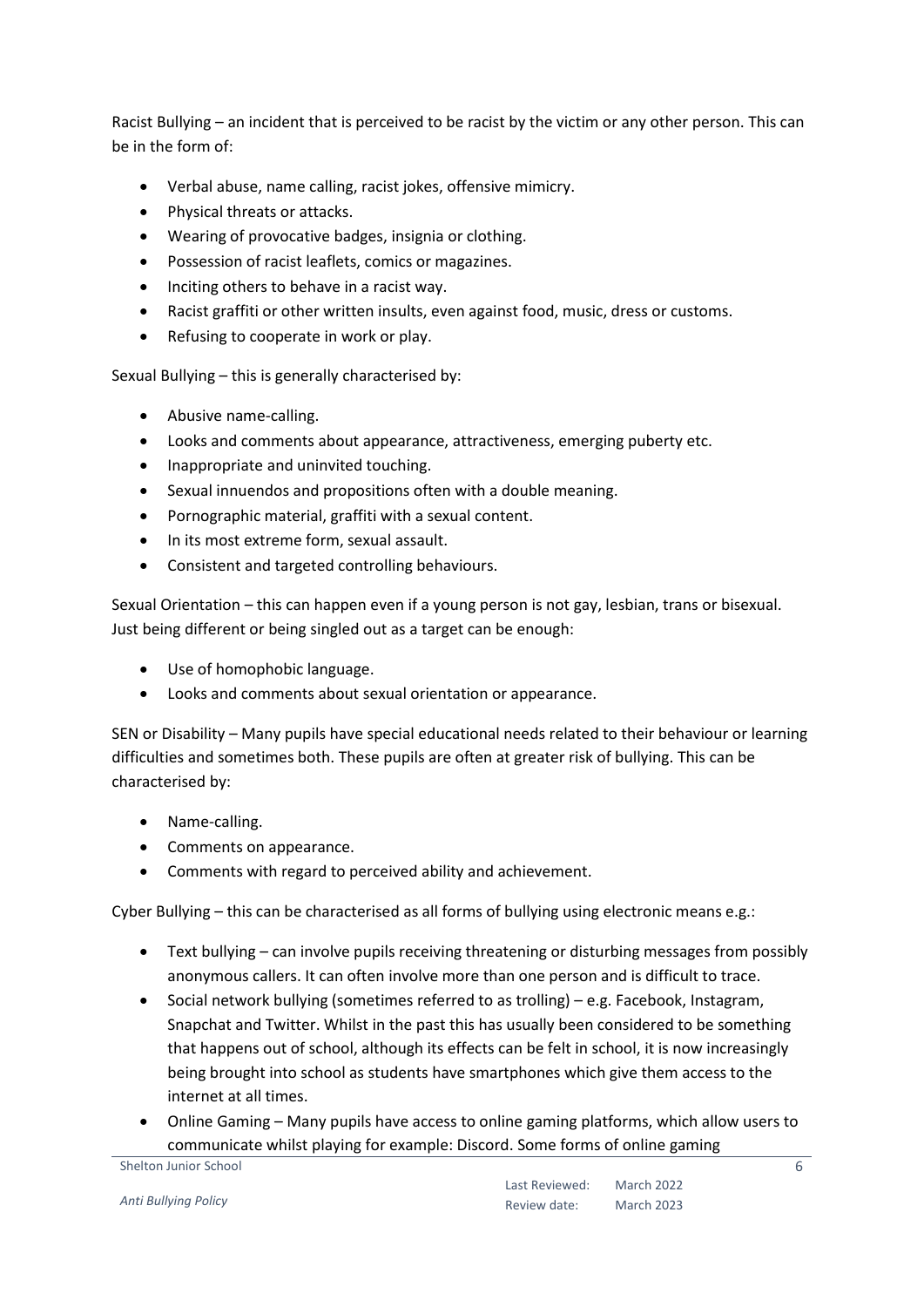cyberbullying could include abusive messages, excluding from games, stealing online items or hacking personal accounts.

- Fake profiles (sometimes called catfishing) these are fake profiles set up with the purpose of deceiving, abusing a person or luring them into a personal relationship.
- Sexting Sharing a sexual message and/or a naked or semi-naked image, video or text message with another person. This can lead to the images being shared with a wider audience.
- Grooming This is when someone builds a relationship, trust and emotional connection with a child or young person so they can manipulate, exploit and abuse them. Young people who are groomed can be sexually abused, exploited or trafficked.

#### Whole School Approach for Bullying Incidents

A whole school approach is adopted through:

- The curriculum, in particularly RSE, PSHCE, No Outsiders programme and Themed Curriculum.
- Phase Leads (UKS2 and LKS2)/Pastoral Lead/SLT.
- Additional Support referral
- Work with parents and students
- Support leaflets/posters in school
- Regular updates through ClassDojo to whole school community
- Co-operative group work
- Restorative Practices

Guidance for Dealing with Incidents of Bullying

- All staff will take responsibility for dealing with incidents which fall within the policy's definition of bullying and ensure that the victim is listened to and receives support. They should also ensure that the bully is informed of the unacceptability of their behaviour and that the incident is reported to their line Manager.
- Students will be encouraged to report incidents
- Students will be given positive reinforcement that they have done the right thing
- Immediate action will be taken to protect and support the victim
- An investigation of the incident(s) will be carried out and recorded on CPOMs
- An action plan will be put into place to prevent further incidents where appropriate
- Mediation where appropriate will be implemented
- Parents/carers informed in a supportive and sensitive manner
- Work will be undertaken with the bully/bullies, e.g work to support choosing appropriate friendship groups etc
- Where appropriate, work with parents or other agencies will be carried out.
- If appropriate, behaviour interventions will be implemented.
- Other students who have reported incidents of bullying will be supported and listened to
- Regular team meetings to inform, discuss and develop strategies with feedback to SLT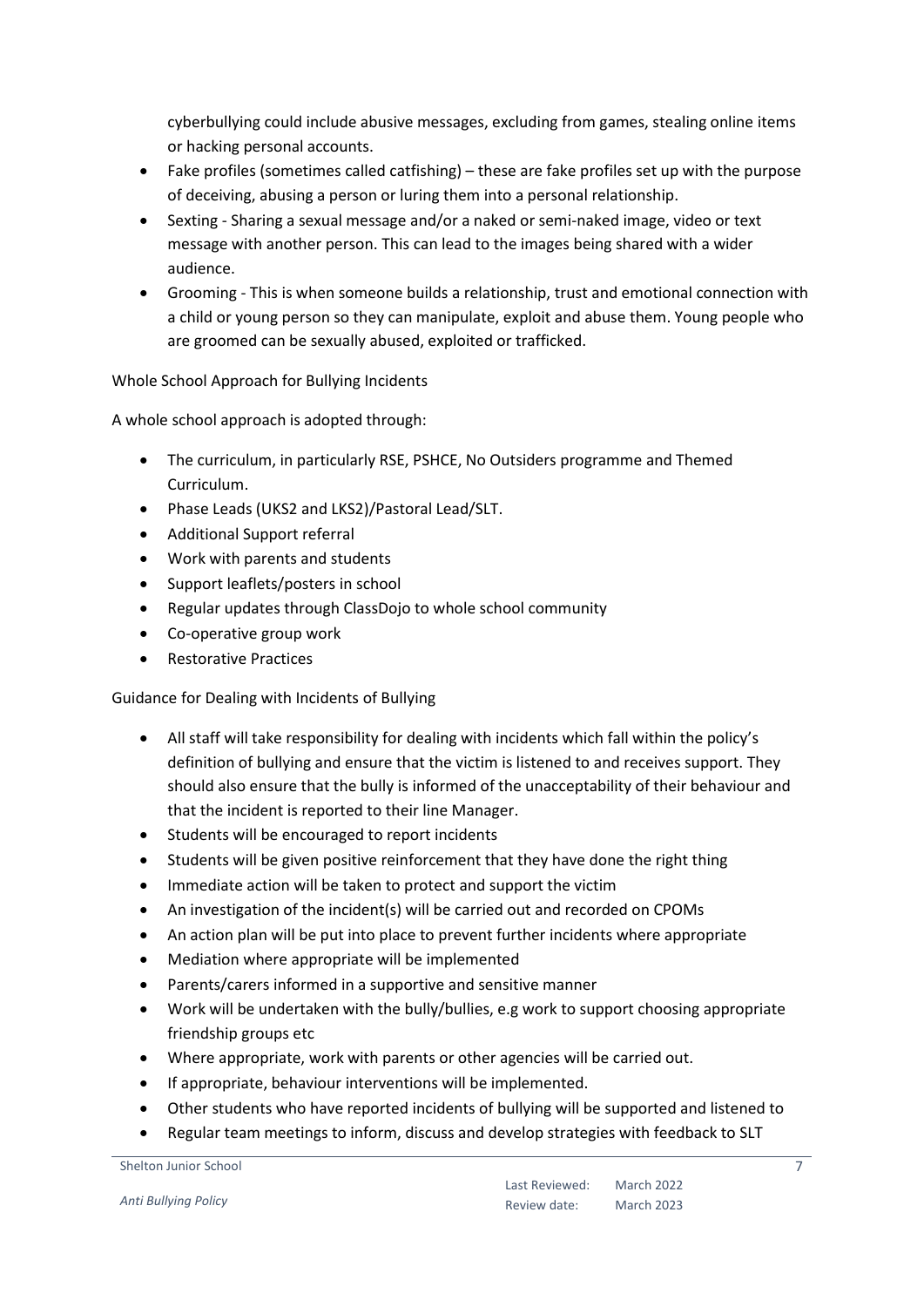Reporting of incidents to SLT on CPOMs.

#### Responsibilities

The governing board has overall responsibility for:

- The monitoring and implementation of this policy.
- Handling complaints outlined in the school's complaints policy.

The head teacher is responsible for:

- Establishing the standard of behaviour expected by all pupils.
- Determining the school rules and sanctions.
- Reporting on bullying incidents and the implementation of this policy to the governing board.
- Ensuring the anti-bullying policy is up to date.

The senior leadership team is responsible for:

- Establishing a whole school ethos of empathy and sympathy.
- Ensure the curriculum covers anti-bullying sufficiently so pupils know the forms and consequences of bullying.
- Ensure the curriculum covers cyber-bullying sufficiently so pupils know the forms and where they can go to for support.
- Delivering and organising any necessary training for staff to ensure they understand and implement the anti-bullying policy.
- Keep up to date on bullying related data from the school's behavioural analysis and plan appropriate interventions.

All staff are responsible for:

- Setting high expectations for positive behaviour.
- Adhering to the Teacher's Standards.
- Reporting all bullying incidents using CPOMs
- Constantly model high standards of behaviour and to have high expectations of all pupils.

#### Pupils are responsible for:

• Their own behaviour.

Parents and carers are responsible for:

- The behaviour of their children both in school and outside of school.
- Notifying the school of any factors which may affect the behaviour of their child.
- Supporting their child by attending regular reviews, open days and other meetings.

#### Shelton Junior School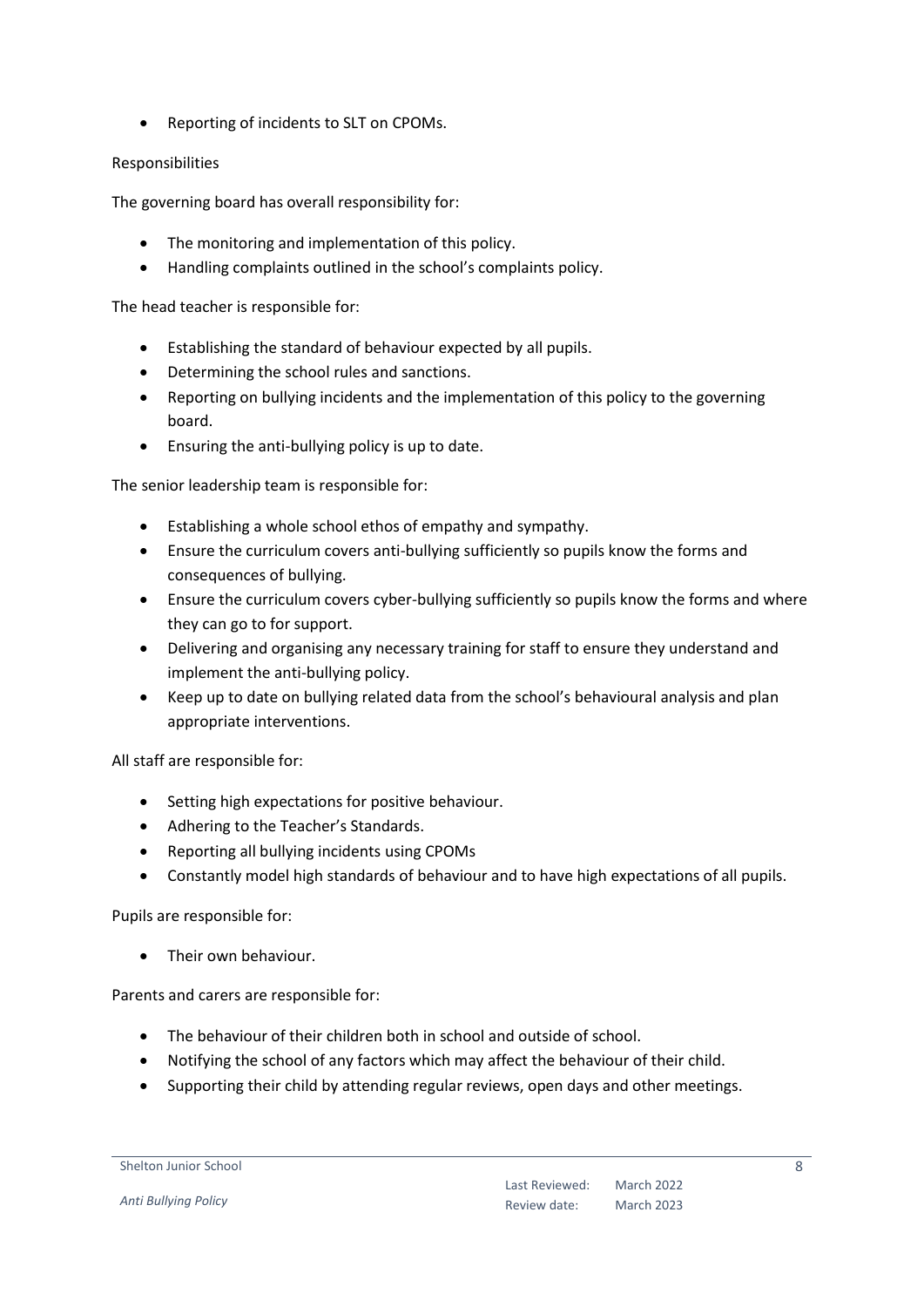### <span id="page-8-0"></span>**Appendix 1: Guidance for pupils**

#### **If you are being bullied;**

- Remember it is not your fault
- Try to stay calm and look as confident as you can
- Be firm and clear look them in the eye and, if possible, tell them to stop and tell them how you feel

#### **If you have been bullied:**

- All bullying is wrong and you do not have to stay silent about it
- Tell an adult or somebody you trust about what has happened straight away. Adults in school have a responsibility to give you help and support around bullying
- If you are scared to tell a teacher or adult on your own, ask a friend to go with you
- Keep on speaking until someone listens and does something to stop the bullying

#### **When you are talking to an adult about bullying be clear about;**

- What has happened to you
- How often it has happened
- Who was involved
- Who saw what was happening
- Where it happened.
- What you have done about it already

#### **If you experience bullying by mobile phone, text messages, on line gaming or e-mail;**

- Don't retaliate or reply
- Save the evidence, do not delete anything
- Make sure you tell an adult who you trust
- Contact your service provider or look at their website to see where to report incidents
- Be careful who you give your mobile phone number or e-mail address to
- Make a note of exactly when a threatening message was sent.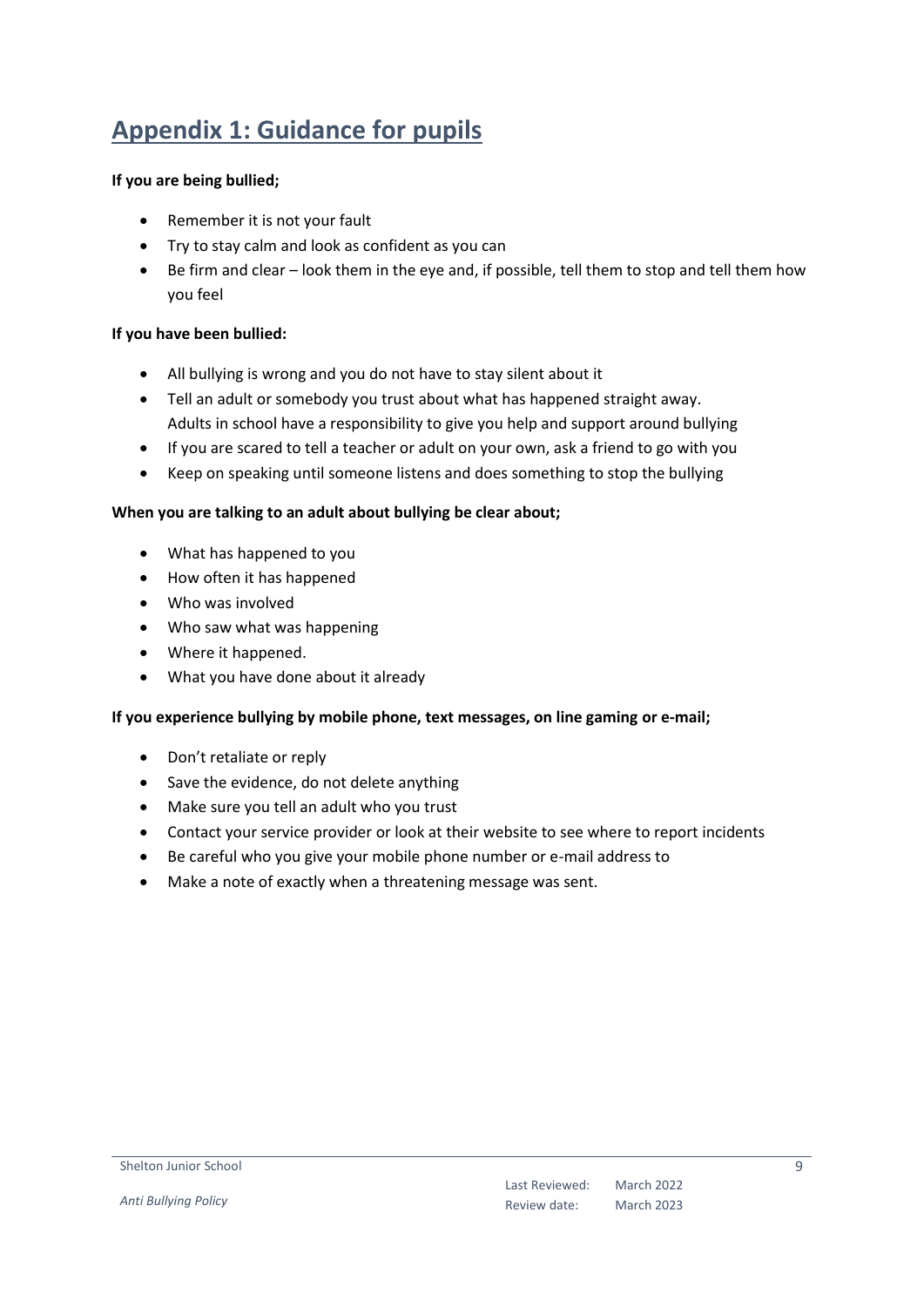### <span id="page-9-0"></span>**Appendix 2: Guidance for parents/carers**

#### **If your child has been bullied:**

- Calmly talk with your child about his/ her experiences
- Make a note of what your child says including who was involved, how often the bullying has occurred, where it happened and what happened
- Reassure your child that he/ she has done the right thing to tell you about the bullying
- Explain to your child that should any further incidents occur he/she should report them to an adult in school immediately
- Make an appointment to see your child's class teacher
- Explain to the teacher the problems your child is experiencing

#### **When talking with members of staff about bullying:**

- Try to stay calm and bear in mind that the staff member may have no idea that your child is being bullied or may have heard conflicting accounts of an incident.
- Be as specific as possible about what your child says has happened, give dates, places and names of other children involved
- Make a note of what action the school intends to take
- Ask if there is anything you can do to help your child or the school
- Stay in touch with the school and let them know if things improve as well as if problems continue

#### **If you are not satisfied:**

- Check with the school anti-bullying policy to see if agreed procedures are being followed
- Make an appointment to discuss the matter with the Head teacher and keep a record of the meeting
- If this does not help write to the Chair of Governors explaining your concerns and what you would like to see happening
- If you require any further support, then please contact the Local Authority

#### **If your child is displaying bullying behaviour towards others:**

- Talk with your child and explain that what he/she is doing is unacceptable and makes other children unhappy
- Discourage other members of your family from bullying behaviour or from using aggression or force to get what they want
- Show your child how he/ she can join in with other children without bullying.
- Make an appointment to see your child's class teacher and explain the problems your child is experiencing as well as discussing how you can work together to stop him/ her bullying others
- Regularly check with your child how things are going at school